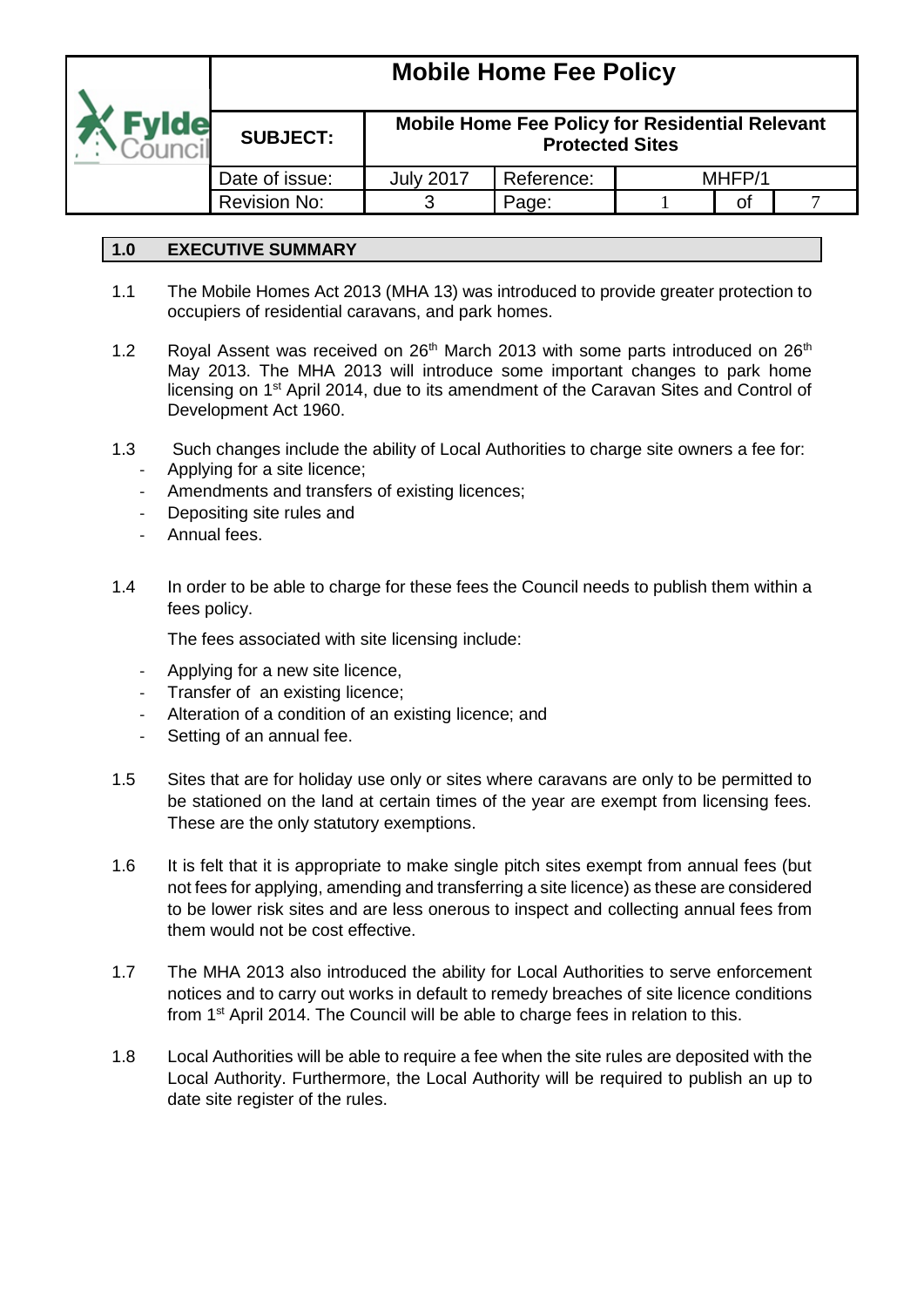

#### **SUBJECT: Mobile Home Fee Policy for Residential Relevant Protected Sites** Date of issue:  $\parallel$  July 2017 Reference:  $\parallel$  MHFP/1 Revision No:  $\begin{array}{ccc} 1 & 3 & \text{Paae:} & 2 & \text{of} & 7 \end{array}$

### **2.0 INTRODUCTION**

- 2.1 The Caravan Sites and Control of Development Act 1960 (CSCDA 60)<sup>1</sup> introduced a licensing system to regulate the establishment and operation of caravan sites.
- 2.2 The Mobile Homes Act 2013 (MHA 13)<sup>2</sup> was introduced in order to provide greater protection to occupiers of residential park homes and caravans as the current legislation had been in existence for more than 50 years.
- 2.3 The MHA 13 introduces some important changes to the buying, selling or gifting of park homes and a pitch free review process.
- 2.4 Councils can now also charge a fee for their different licensing functions. There is an expectation that Councils will inspect sites annually and use additional powers to ensure compliance with site licence conditions. The legislation allows the Council to serve enforcement notices and to publish any site rules relating to a site.
- 2.5 The Changes introduced by the MHA 13 only apply to 'relative protected' sites, as defined by section 5A(5) and (6) of CSCDA 60. Further guidance has also been issued by the Department for Communities and Local Government (DCLG) entitled 'Park Homes: Site Licensing, Definition of Relevant Protected Sites' (January 2014)<sup>3</sup>-

"Any licensable caravan site is a 'relevant protected site' unless it is specifically exempted from being so. A site is exempted if:

- It has planning permission or a site licence for exclusive holiday use;
- There is a restriction on use as permanent residential" DCLG 2014.
- 2.6 Section 10A (2) of CSCDA 60 (as amended by MHA 13) requires a local authority to prepare and publish a fee policy, where they propose to charge for functions associated with the regulations of 'relevant protected sites'.
- 2.7 Sites which do not fall into within the definition of a 'relevant protected sites' are still subject to the licensing requirements contained within CSCDA S6, but the provisions relating to payment of fees do not apply.
- 2.8 This policy details the level of fees Fylde Council will charge in relation to the different functions covered by the legislation.

1

<sup>&</sup>lt;sup>1</sup> <http://www.legislation.gov.uk/ukpga/Eliz2/8-9/62/contents>

<sup>2</sup> <http://www.legislation.gov.uk/ukpga/2013/14/contents>

Parameter Sterlands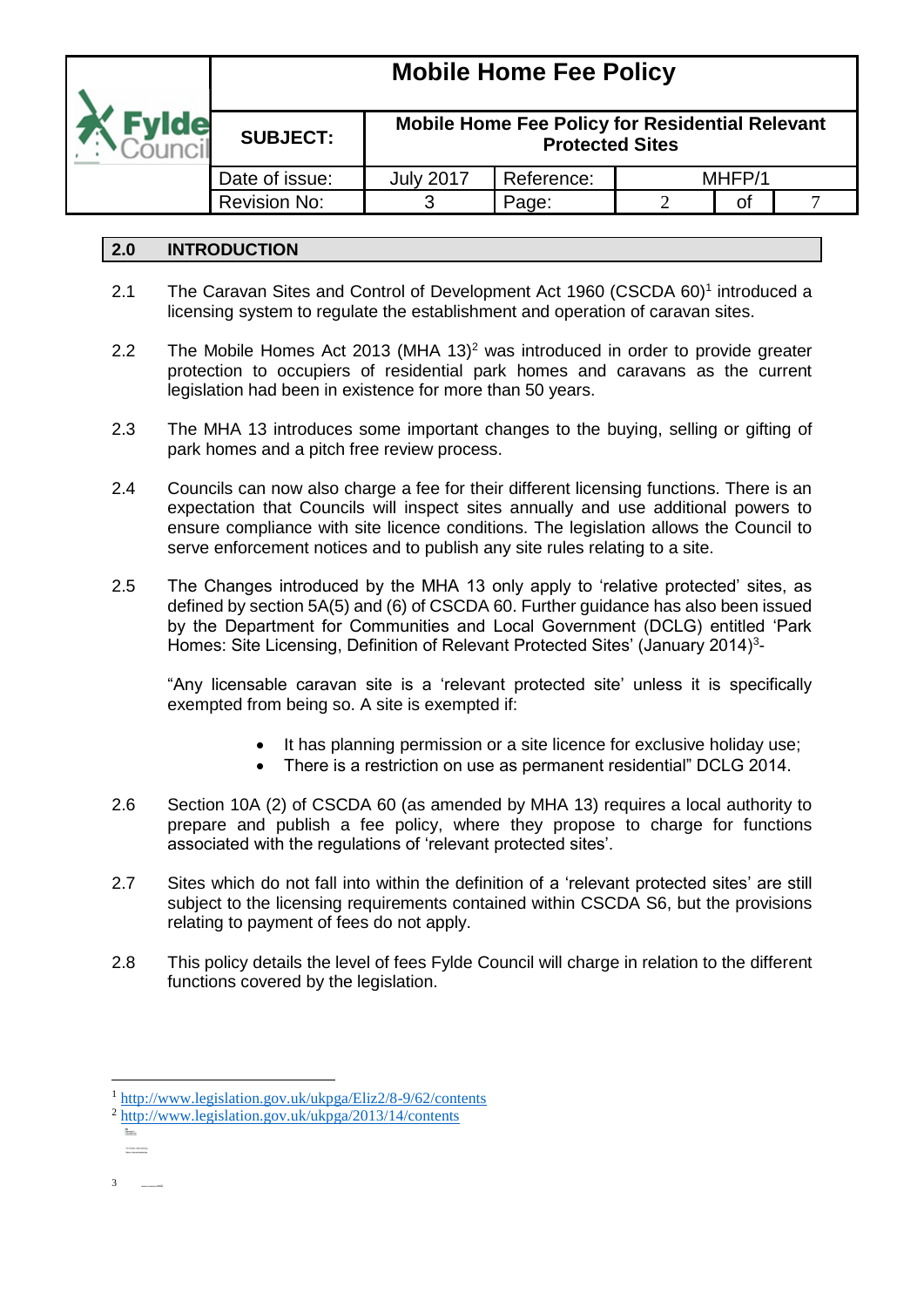### **Mobile Home Fee Policy SUBJECT: Mobile Home Fee Policy for Residential Relevant Protected Sites** Date of issue: July 2017 Reference: MHFP/1 Revision No:  $\begin{array}{ccc} 1 & 3 & \text{Paae:} & 3 & \text{of} & 7 \end{array}$

- 2.9 The fee levels have been calculated based on the time and cost involved in undertaking the activities involved. The costs typically cover officer time, overheads Appendix 1 details what the Council can consider in calculating the fee levels.
- 2.10 The fee rates in this policy cover the period 1st April 2019 to 31st March 2020 and each section details when a fee is payable.
- 2.11 Currently, Fylde Council administers site licences for 21 Park Home sites with the total number of units across all sites exceeding 665. The extent of work with each individual site will vary according to the size, complexity and whether there are any issues arising with residents.

### **3.0 APPLICATION FOR A NEW LICENCE**

- 3.1 All sites (subject to exemptions contained within the Act) require a licence to operate a residential park home site. Failure to make an application for a site licence is an offence under Section 1(2) of CSCDSA 1960.
- 3.2 Section 3(2A) of the CSCDA 1960 amended Act, allows the local authority to require a fee to accompany applications for licences, and this should accompany any new application.
- 3.3 The Council may only issue a licence for a site with a valid and correct planning permission for the use of the land as a residential park home site. Any application made before the planning status must be processed within 6 weeks of the planning decision. Sites which already have the correct planning permission in place, must be processed within 2 months of the receipt of the site licence application.
- 3.4 The fee below reflects the fixed costs which would apply to any new licence application.

#### 3.5 **New licence application fee £320**

#### **4.0 TRANSFER OF AN EXISTING LICENCE**

4.1 Where an existing licence holder or new site owner wishes to transfer a licence, an application must be made to the Council, for which a fee is payable (Section 10(1A) of the Caravan Sites and Control of Development Act 1960 (as amended), allows the Council to charge a fee for this function.

#### 4.2 **Fee to accompany an application to transfer a licence £190**

#### **5.0 ALTERATION OF CONDITIONS ON AN EXISTING LICENCE**

5.1 Where a site owner requests a variation of a site licence conditions. Section 8(1B) of the Caravan Sites and Control of Development Act 1960 (as amended), allows the Council to charge a fee for this function.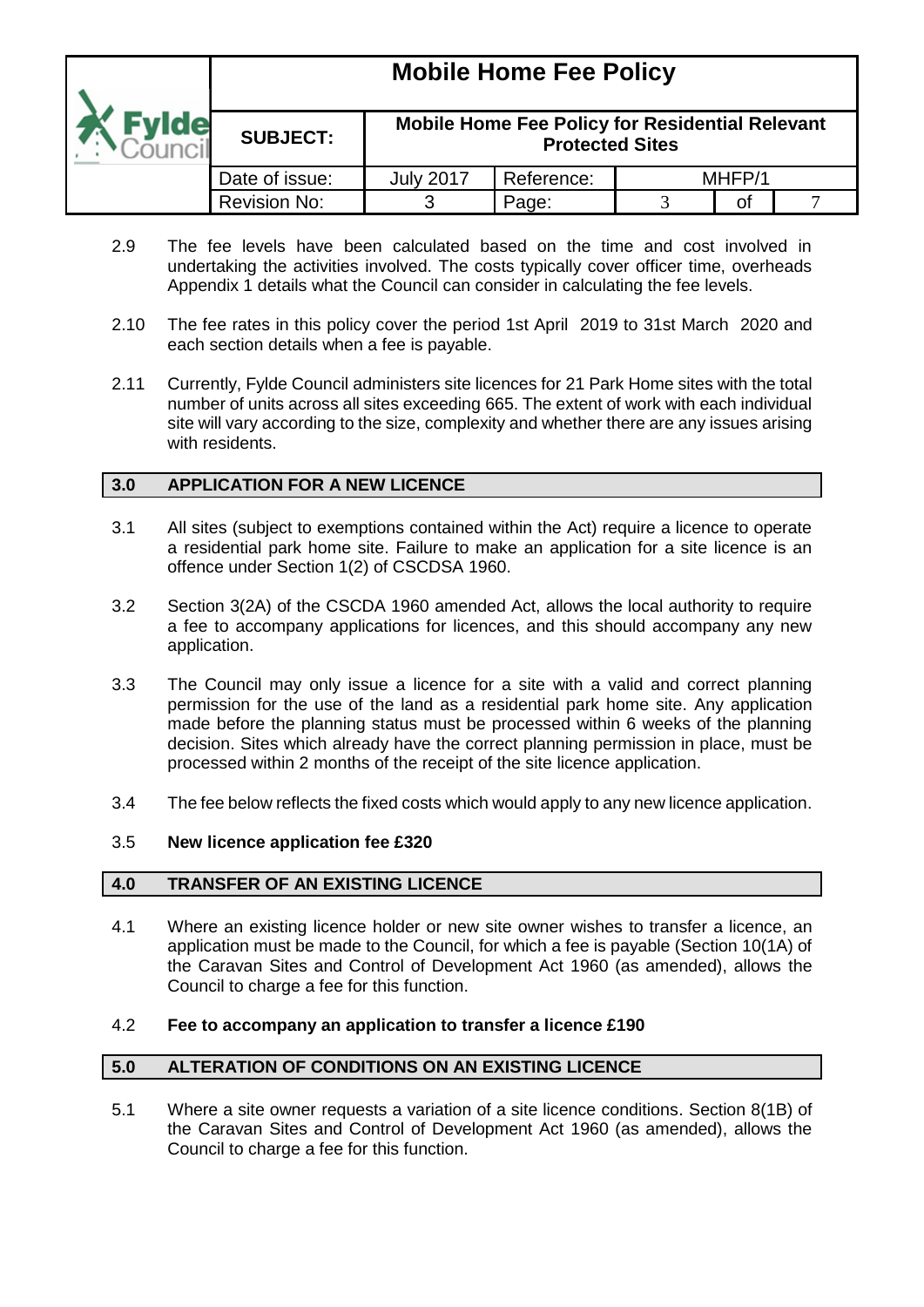|                     | <b>THOMAS LIGHTS L SG L QUOY</b> |                                                                                  |            |  |        |  |  |  |
|---------------------|----------------------------------|----------------------------------------------------------------------------------|------------|--|--------|--|--|--|
| <i><u>svide</u></i> | <b>SUBJECT:</b>                  | <b>Mobile Home Fee Policy for Residential Relevant</b><br><b>Protected Sites</b> |            |  |        |  |  |  |
|                     | Date of issue:                   | <b>July 2017</b>                                                                 | Reference: |  | MHFP/1 |  |  |  |
|                     | Revision No:                     |                                                                                  | Page:      |  | οf     |  |  |  |

5.2 Applications can be made by the licence holders to amend, add or remove conditions, the fee is payable at the application stage.

#### 5.3 **Fee to accompany an application to alter conditions £375**

#### **6.0 ANNUAL FEES**

- 6.1 All 'relevant protected sites' must pay an annual fee to the Council (subject to any exemptions). The first fee is due on 30th April 2015 and annually thereafter.
- 6.2 The annual fee covers the costs associated with an annual site inspection to ensure compliance with site licence conditions and a follow up visit to ensure compliance with any formal schedule of works. If there is still a breach in site licence conditions at the point of the follow up visit, further charges may be payable to cover the costs of any enforcement action which may be taken. Further details can be found in Section 7- Enforcement Action.
- 6.3 DCLG Guidance offers a variety of suggested options for local authorities in calculating the annual fee and Option 1 has been adopted as it is considered to be the most transparent and fairness to both residents and owners.
- 6.4 The fee is calculated on a price per unit based on the total estimated cost to the Council of carrying out its annual licensing function for all 'relevant protected sites' in the Borough. The unit cost is multiplied by the actual number of each unit on each site to provide the annual fee payable.

#### **Annual Fee £250 x £5 per pitch fee ¬**

6.5 Charges for the first year (2015/16) will be based on estimates. The Council is not permitted to make surplus from this function section – 5A(2) of the Act requires all surplus and deficits to be included in the fees policy. These will be calculated and included in future revisions of the fee policy i.e. any deficits or surpluses from this activity will be carried forward at the end of the financial year to the next financial year and will affect the charges for the next financial year.

#### 6.6 **Exemptions from Annual Fees**

- 6.7 Sites where there is only one park home are excluded from the annual licensing fee.
- 6.8 This category of site is exempt from the annual licensing fee as the Council do not intend to carry out annual inspections of these sites. However, any complaints received will be dealt with as appropriate.

#### 6.9 **Charging Arrangements**

6.10 Section 10A(5) of CSCDA 60 (as amended) states that fees policy must include provision about the time at which the fee is payable. For the purpose of this policy the period covered by the annual fee will be 1st April to 31st March in each financial year.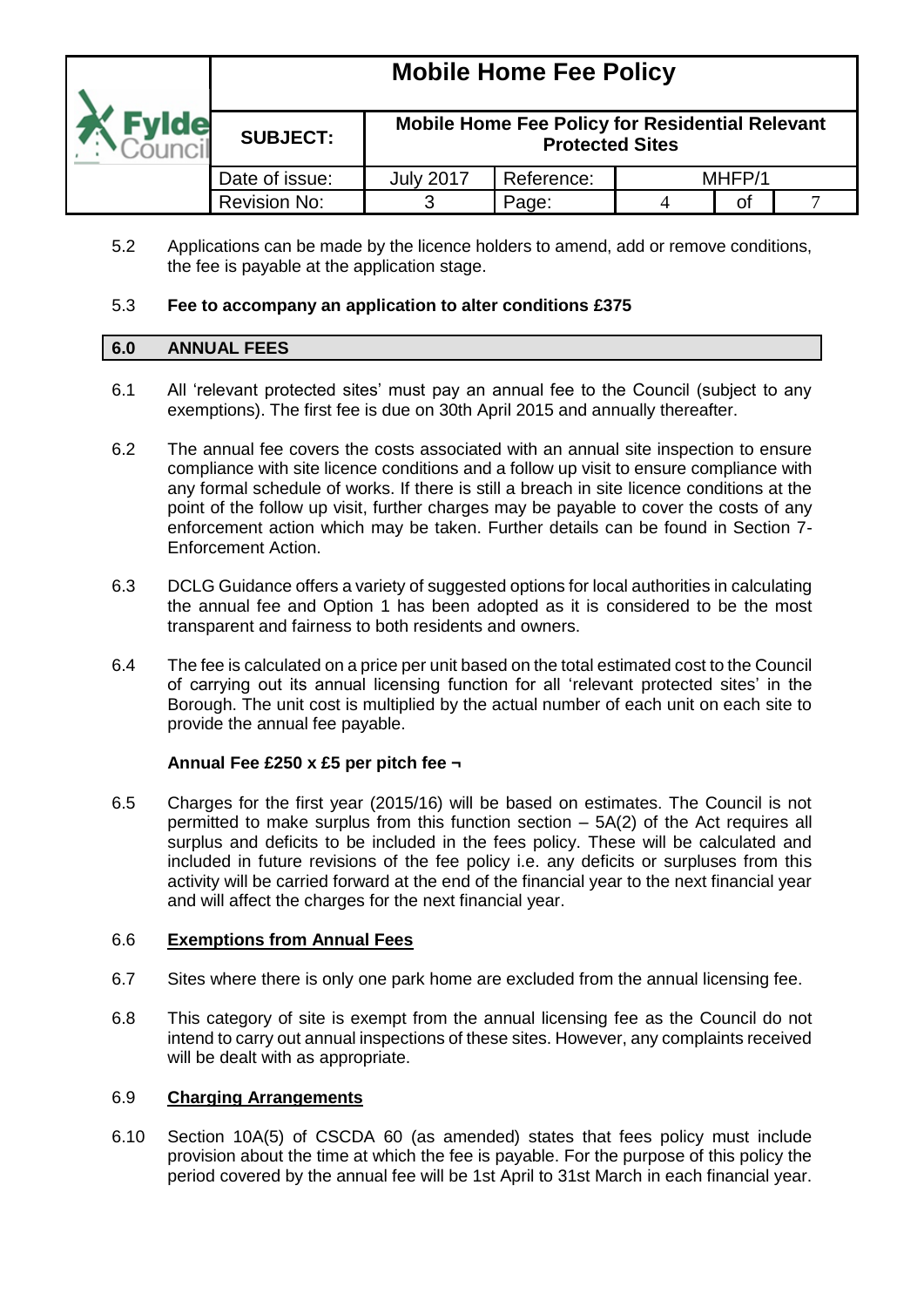|              | <b>Mobile Home Fee Policy</b> |                                                                                  |            |        |    |  |  |
|--------------|-------------------------------|----------------------------------------------------------------------------------|------------|--------|----|--|--|
| <b>Evide</b> | <b>SUBJECT:</b>               | <b>Mobile Home Fee Policy for Residential Relevant</b><br><b>Protected Sites</b> |            |        |    |  |  |
|              | Date of issue:                | <b>July 2017</b>                                                                 | Reference: | MHFP/1 |    |  |  |
|              | <b>Revision No:</b>           |                                                                                  | Page:      |        | Οt |  |  |

- 6.11 Letters will be sent to licence holders of 'relevant protected sites' at the start of the financial year and payment will be due within 30 days.
- 6.12 Where a new licence is issued part way through the year the annual fee will also be due in the same year and an invoice will be sent after the licence has been granted, for the pro-rata amount.
- 6.13 In the event of an annual fee not being paid within the terms of the letter. The Local Authority will seek to recover all incurred court costs from the licence holder. The Council may apply to the First Tier Tribunal (Property Chamber) for an order requiring the licence holder pay the amount due.
- 6.14 Payment can be made by cheque to Fylde Borough Council in respect of your annual fee.

Or electronically to: Fylde Council

HSBC A/C 1006428 Sort Code 40-40-02 Quoting "Annual Site Licence Fee for £……….. in respect of ……………. Caravan Park"

#### **7.0 ENFORCEMENT ACTION**

- 7.1 Where there has been a breach of the site licence condition, which comes to the attention of the Council, who may serve a Compliance Notice.
- 7.2 Section 9(c) of the CSCDA 60 (as amended) details the elements which the local authority may include when imposing a charge for enforcement action. These include the time involved in deciding to serve and prepare the Compliance Notice. A detailed breakdown of the relevant expenses would be provided with the Compliance Notice.
- 7.3 Charges would be based on an hourly rate, in addition to any other costs incurred.
- 7.4 Where the works identified within the Compliance Notice are not carried out by the site licence holder. The licence holder commits an offence and the local authority may consider taking legal proceedings. Failure to comply with the notice would be a criminal offence, punishable by a fine on the standard scale (currently £5000), Any costs associated with this process would be at the discretion of the court.
- 7.5 A site licence could be revoked upon a third or subsequent prosecution.
- 7.6 Where the prosecution is successfully taken, the Council would have the power to serve a notice to enter the site and carry out the works in default of the licence holder. An administration cost of 20% would be added to the cost of the works.
- 7.7 A local authority may enter the site and take emergency action where there is imminent risk of serious harm to residents or the wider community.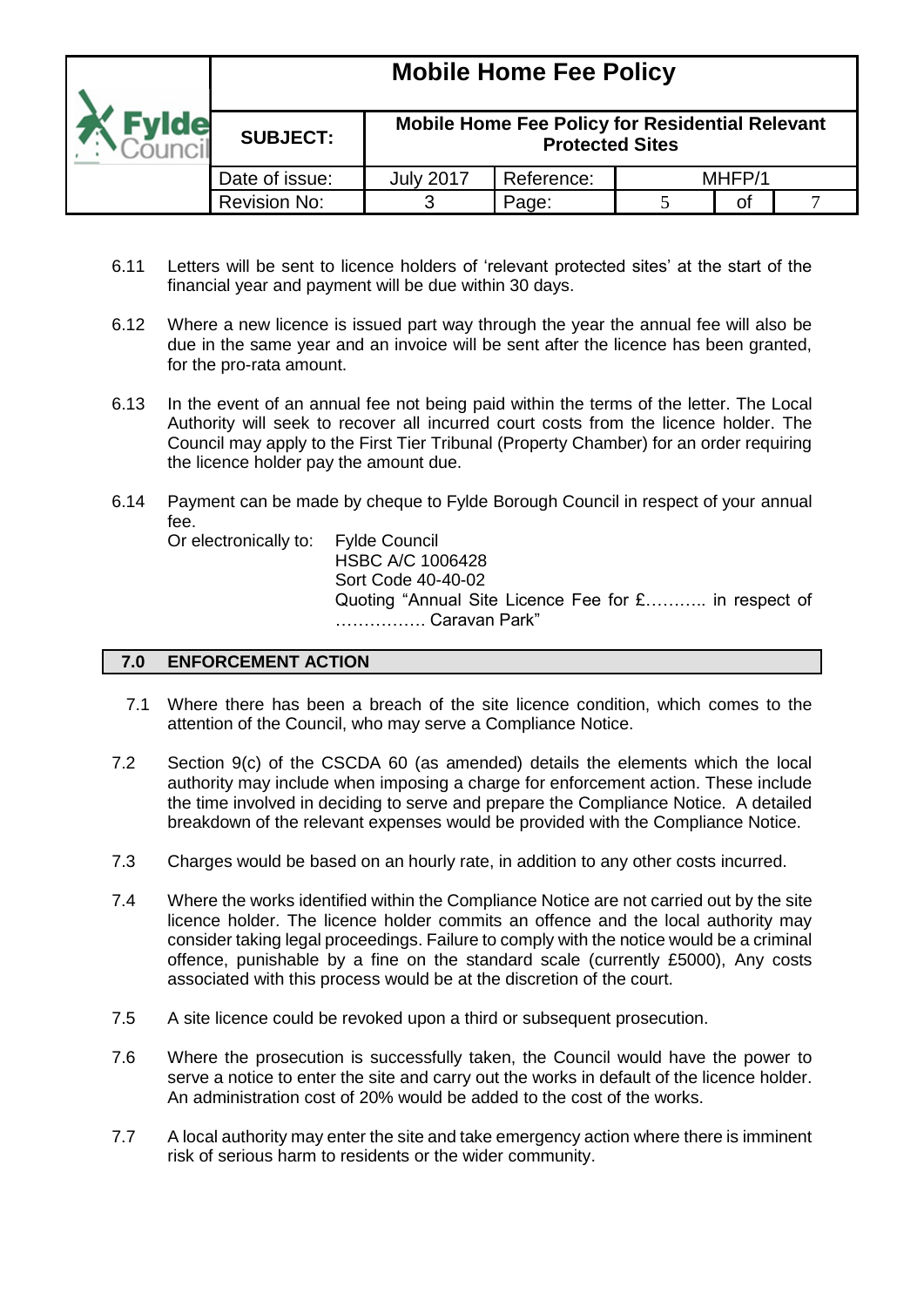|              | <b>INIODIIE LIQUIE LEE LAIICA</b> |                                                                                  |            |  |        |  |  |  |
|--------------|-----------------------------------|----------------------------------------------------------------------------------|------------|--|--------|--|--|--|
| <b>Evide</b> | <b>SUBJECT:</b>                   | <b>Mobile Home Fee Policy for Residential Relevant</b><br><b>Protected Sites</b> |            |  |        |  |  |  |
|              | Date of issue:                    | <b>July 2017</b>                                                                 | Reference: |  | MHFP/1 |  |  |  |
|              | <b>Revision No:</b>               |                                                                                  | Page:      |  | Οf     |  |  |  |

7.8 Unpaid charges can be placed as charge against the site owners land.

### **8.0 SITE RULES- FEES FOR DEPOSITING, AMENDING, OR DELETING SITE RULES**

- 8.1 Site rules are different to the site licence conditions and are put in place by the owner of the site to ensure acceptable standards are maintained. For the benefit of residents to promote and maintain community cohesion on the site.
- 8.2 The MHA 13 changes the way in which the site rules must be agreed between the site owner and residents.
- 8.3 Before publishing the site rules the Council will ensure the rules deposited have been made in accordance with the Statutory Procedure.
- 8.4 The Mobile Home Act 1983 (as amended by the MHA 13) allows the Council to charge a fee for depositing, amending, or deleting site rules.

#### 8.5 **Fee to deposit, amend or delete site rules £80**

8.6 The Council must keep an up to date public register of site rules on protected sites and publish the register on-line.

#### **9.0 REVISING THE FEE POLICY**

- 9.1 The fees detailed in this policy have been determined based upon experience of dealing with site licensing historically with consideration of the changes the new Act has introduced. Some of the processes are new (for example the depositing of site rules) and therefore the estimates have been made as to the cost of providing these services.
- 9.2 This policy will be revised no later than March 2020.

#### **10.0 APPENDIX 1- GUIDANCE FROM DCLG- SETTING OUT OF ACTIVITIES TO BE INCLUDING IN SETTING OF SITE LICENSING FEES**

10.1 The DCLG- Mobile Homes Act 2013- A Guide for Local Authorities on Setting Licence Fees<sup>4</sup>- sets out activities that the Council can include when calculating its site licensing fee, these include-

#### Setting Site Licensing Fees

Initial enquires;

1

<sup>4</sup> [https://www.gov.uk/government/publications/mobile-homes-act-2013-a-guide-for-local-authorities-on-setting](https://www.gov.uk/government/publications/mobile-homes-act-2013-a-guide-for-local-authorities-on-setting-licence-fees)[licence-fees](https://www.gov.uk/government/publications/mobile-homes-act-2013-a-guide-for-local-authorities-on-setting-licence-fees)